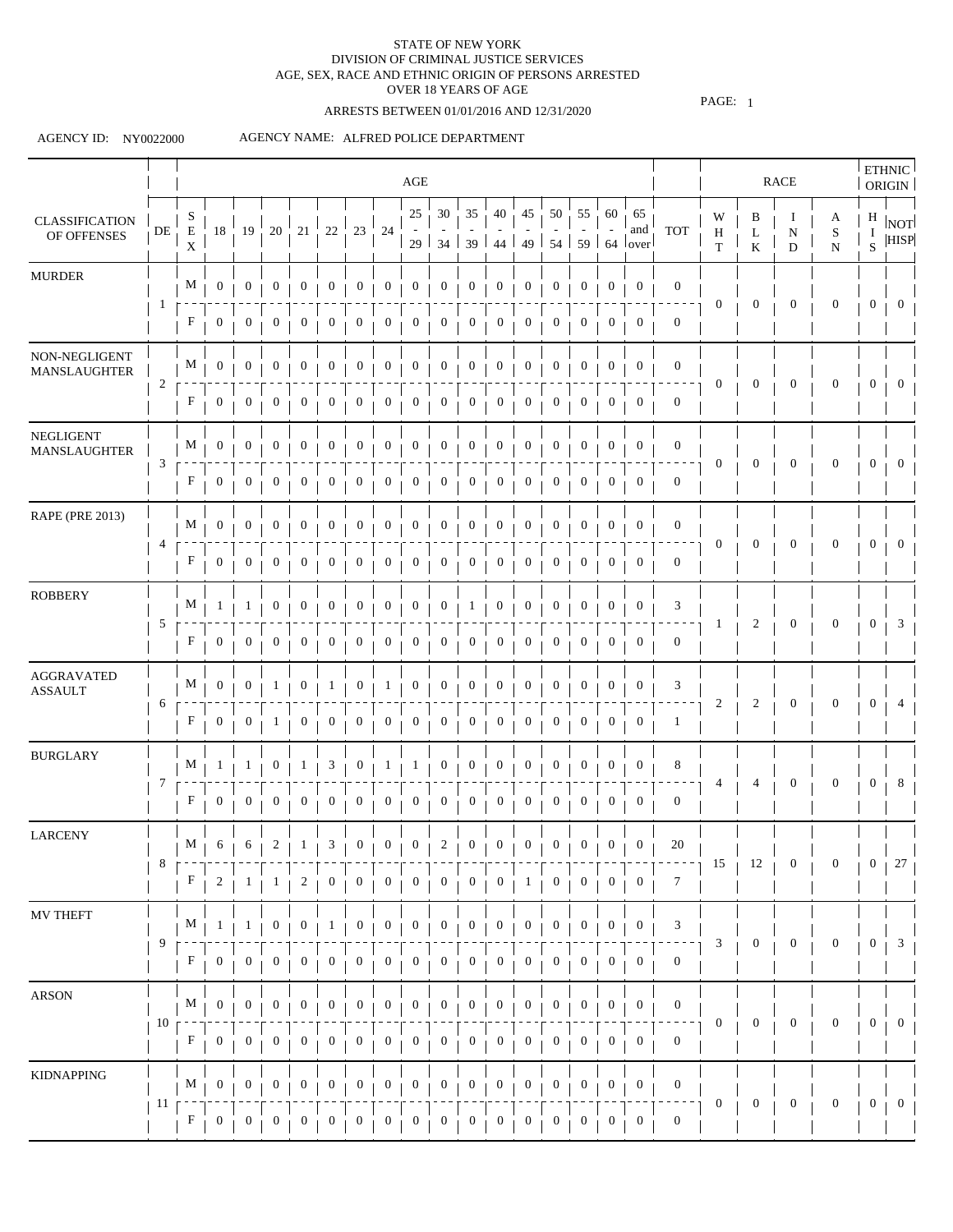# ARRESTS BETWEEN 01/01/2016 AND 12/31/2020

PAGE: 2

### AGENCY ID: NY0022000

|                                                      |    |                           |                  |                  |                   |                  |                  |                  |                  | AGE                   |                  |                         |                  |                  |                  |                  |                  |                                           |                  |                  |                  | RACE                   |                     |                | ETHNIC<br><b>ORIGIN</b>   |
|------------------------------------------------------|----|---------------------------|------------------|------------------|-------------------|------------------|------------------|------------------|------------------|-----------------------|------------------|-------------------------|------------------|------------------|------------------|------------------|------------------|-------------------------------------------|------------------|------------------|------------------|------------------------|---------------------|----------------|---------------------------|
| <b>CLASSIFICATION</b><br>OF OFFENSES                 | DE | S<br>${\bf E}$<br>X       | 18               | 19               | 20                | 21               | $22\,$           | $23\,$           | 24               | 25<br>29 <sup>1</sup> | 30               | 35<br>$34 \mid 39 \mid$ | 40<br>44         | 45<br>49         | 50               | 55               | 60               | 65<br>and<br>$54$   59   64   over        | <b>TOT</b>       | W<br>H<br>T      | B<br>L<br>K      | Ι.<br>$\mathbf N$<br>D | A<br>S<br>${\bf N}$ | Н<br>1<br>S    | <b>NOT</b><br><b>HISP</b> |
| CONTROLLED<br><b>SUBSTANCE SALE:</b>                 |    | М                         | $\overline{0}$   | $\boldsymbol{0}$ | $\overline{0}$    | $\boldsymbol{0}$ | $\boldsymbol{0}$ | $\overline{0}$   | $\boldsymbol{0}$ | $\overline{0}$        | $\mathbf{0}$     | $\boldsymbol{0}$        | $\boldsymbol{0}$ | $\boldsymbol{0}$ | $\boldsymbol{0}$ | $\overline{0}$   | $\boldsymbol{0}$ | $\boldsymbol{0}$                          | $\mathbf{0}$     |                  |                  |                        |                     |                |                           |
| OPIUM, COCAINE,<br>OR DERIVATIVES                    | 12 | F                         | $\overline{0}$   | $\mathbf{0}$     | $\theta$          | $\boldsymbol{0}$ | $\boldsymbol{0}$ | $\theta$         | $\mathbf{0}$     | 0                     | $\mathbf{0}$     | $\boldsymbol{0}$        | 0                | 0                | $\mathbf{0}$     | 0                | $\boldsymbol{0}$ | $\boldsymbol{0}$                          | $\boldsymbol{0}$ | $\boldsymbol{0}$ | $\boldsymbol{0}$ | $\boldsymbol{0}$       | $\boldsymbol{0}$    | $\mathbf{0}$   | $\theta$                  |
| <b>CONTROLLED</b><br><b>SUBSTANCE SALE:</b>          |    | M                         | $\boldsymbol{0}$ | 1                |                   | $\boldsymbol{0}$ | 0                | 1                | $\boldsymbol{0}$ | 0                     | $\boldsymbol{0}$ | $\boldsymbol{0}$        | $\boldsymbol{0}$ | $\boldsymbol{0}$ | $\mathbf{0}$     | $\mathbf{0}$     | $\boldsymbol{0}$ | $\mathbf{0}$                              | 3                |                  |                  |                        |                     |                |                           |
| <b>MARIJUANA</b>                                     | 13 | F                         | $\boldsymbol{0}$ | 0                | $\theta$          | 0                | 0                | $\bf{0}$         | 0                | 0                     | $\mathbf{0}$     | $\bf{0}$                | $\mathbf{0}$     | $\mathbf{0}$     | $\boldsymbol{0}$ | $\mathbf{0}$     | $\mathbf{0}$     | $\mathbf{0}$                              | $\mathbf{0}$     | -1               | $\overline{2}$   | $\boldsymbol{0}$       | $\theta$            | $\mathbf{0}$   | 3                         |
| CONTROLLED<br><b>SUBSTANCE SALE:</b>                 |    | $M_{\perp}$               | $\mathbf{0}$     | $\boldsymbol{0}$ | $\bf{0}$          | $\boldsymbol{0}$ | $\boldsymbol{0}$ | $\boldsymbol{0}$ | 0                | $\mathbf{0}$          | $\bf{0}$         | $\bf{0}$                | $\boldsymbol{0}$ | $\mathbf{0}$     | $\bf{0}$         | $\bf{0}$         | $\boldsymbol{0}$ | $\boldsymbol{0}$                          | $\boldsymbol{0}$ |                  |                  |                        |                     |                |                           |
| <b>SYNTHETIC</b><br><b>NARCOTICS</b>                 | 14 | F                         | $\boldsymbol{0}$ | 0                |                   | $\boldsymbol{0}$ | 0                | 0                | 0                | $\boldsymbol{0}$      | 0                | 0                       | 0                | 0                | $\boldsymbol{0}$ | $\sigma$         | 0                | $\boldsymbol{0}$                          | $\boldsymbol{0}$ | $\overline{0}$   | $\mathbf{0}$     | $\mathbf{0}$           | $\mathbf{0}$        | $\mathbf{0}$   | $\Omega$                  |
| CONTROLLED<br><b>SUBSTANCE SALE:</b>                 |    | M                         | $\boldsymbol{0}$ | 0                | $\bf{0}$          | $\theta$         |                  | $\bf{0}$         | 0                | $\bf{0}$              | 0                | $\theta$                | $\boldsymbol{0}$ | $\mathbf{0}$     | $\bf{0}$         | $\bf{0}$         | $\boldsymbol{0}$ | $\boldsymbol{0}$                          | $\mathbf{1}$     |                  |                  |                        |                     |                |                           |
| <b>OTHER</b>                                         | 15 | F                         | $\boldsymbol{0}$ | 0                |                   | $\bf{0}$         | 0                |                  | 0                | $\bf{0}$              | 0                | 0                       | $\theta$         | 0                | $\bf{0}$         | $\theta$         | $\bf{0}$         | $\theta$                                  | $\boldsymbol{0}$ | 0                | 1                | $\mathbf{0}$           | 0                   | $\overline{0}$ |                           |
| <b>CONTROLLED</b><br><b>SUBSTANCE</b><br>POSSESSION: | 16 | $M_{\perp}$               | $\bf{0}$         | $\bf{0}$         | $\boldsymbol{0}$  | $\theta$         | 0                | $\mathbf 0$      | $\bf{0}$         | $\theta$              | $\boldsymbol{0}$ | $\boldsymbol{0}$        | $\theta$         | $\boldsymbol{0}$ | $\bf{0}$         | $\theta$         | $\theta$         | $\boldsymbol{0}$                          | $\boldsymbol{0}$ | $\bf{0}$         | $\mathbf{0}$     | $\mathbf{0}$           | 0                   | 0              | $\theta$                  |
| OPIUM, COCAINE,<br>OR DERIVATIVES                    |    | F                         | $\bf{0}$         | $\bf{0}$         | $\bf{0}$          | $\boldsymbol{0}$ | $\bf{0}$         | $\bf{0}$         | 0                | 0                     | $\boldsymbol{0}$ | $\bf{0}$                | 0                | $\overline{0}$   | $\boldsymbol{0}$ | 0                | $\boldsymbol{0}$ | $\mathbf{0}$                              | $\mathbf{0}$     |                  |                  |                        |                     |                |                           |
| CONTROLLED<br><b>SUBSTANCE</b><br>POSSESSION:        | 17 | $M_{\perp}$               | 34               | 42               | 22                | 12               | 10               | 6                | 2                | 11                    |                  |                         | $\bf{0}$         | 0                | $\bf{0}$         | $\theta$         | $\boldsymbol{0}$ | $\boldsymbol{0}$                          | 141              | 113              | 55               | $\mathbf{0}$           | $\mathbf{0}$        |                | $10 + 159$                |
| <b>MARIJUANA</b>                                     |    | F                         | 12               | 4                | $\mathcal{L}$     |                  | 0                | 2                | 0                | $\boldsymbol{0}$      | 0                | $\sigma$                | 0                | $\perp$          | $\boldsymbol{0}$ | $\theta$         | 0                | $\boldsymbol{0}$                          | 28               |                  |                  |                        |                     |                |                           |
| CONTROLLED<br><b>SUBSTANCE</b>                       | 18 | M                         | $\bf{0}$         | $\bf{0}$         | $\theta$          |                  | 0                | 0                | 0                | $\bf{0}$              | $\theta$         | 0                       | $\theta$         | $\mathbf{0}$     | $\mathbf{0}$     | $\theta$         | $\bf{0}$         | $\boldsymbol{0}$                          | $\boldsymbol{0}$ | $\mathbf{0}$     | $\overline{0}$   | $\boldsymbol{0}$       | 0                   | $\overline{0}$ | $\bf{0}$                  |
| POSSESSION:<br><b>SYNTHETIC</b><br>NARCOTICS         |    | $\boldsymbol{\mathrm{F}}$ | $\boldsymbol{0}$ | $\bf{0}$         | $\theta$          | 0                | 0                | $\theta$         | 0                | 0                     | $\boldsymbol{0}$ | $\bf{0}$                | $\bf{0}$         | $\boldsymbol{0}$ | $\mathbf{0}$     | $\bf{0}$         | $\theta$         | $\mathbf{0}$                              | $\mathbf{0}$     |                  |                  |                        |                     |                |                           |
| CONTROLLED<br>SUBSTANCE                              | 19 |                           | $M + 2$          |                  | $2 + 1 + 3 + 0 +$ |                  |                  | 1 <sub>1</sub>   |                  |                       |                  |                         |                  |                  |                  |                  |                  | $0 + 1 + 1 + 0 + 0 + 0 + 0 + 0 + 0 + 0 +$ | 11               | 9                | 2                | $\boldsymbol{0}$       | $\boldsymbol{0}$    | $\overline{0}$ | $\vert$ 11                |
| POSSESSION:<br><b>OTHER</b>                          |    | F                         | $\overline{0}$   | $\mathbf{0}$     | $\boldsymbol{0}$  | $\overline{0}$   | $\overline{0}$   | $\overline{0}$   | $\overline{0}$   | $\boldsymbol{0}$      | $\overline{0}$   | $\overline{0}$          | $\overline{0}$   | $\overline{0}$   | $\mathbf{0}$     | $\overline{0}$   | $\overline{0}$   | $\overline{0}$                            | $\mathbf{0}$     |                  |                  |                        |                     |                |                           |
| <b>DANGEROUS</b><br><b>WEAPONS</b>                   |    | M                         | 3                | 1                | $\mathbf{0}$      | 0                | $\boldsymbol{0}$ | 1                | $\boldsymbol{0}$ | 1                     | $\boldsymbol{0}$ | $\boldsymbol{0}$        | $\boldsymbol{0}$ | $\overline{0}$   | $\boldsymbol{0}$ | $\overline{0}$   | $\boldsymbol{0}$ | $\mathbf{0}$                              | 6                |                  |                  |                        |                     |                |                           |
|                                                      | 20 | F                         | $\overline{0}$   | $\mathbf{0}$     | $\boldsymbol{0}$  | $\boldsymbol{0}$ | $\boldsymbol{0}$ | $\overline{0}$   | $\overline{0}$   | $\boldsymbol{0}$      | $\boldsymbol{0}$ | $\boldsymbol{0}$        | $\boldsymbol{0}$ | $\boldsymbol{0}$ | $\boldsymbol{0}$ | $\overline{0}$   | $\boldsymbol{0}$ | $\mathbf{0}$                              | $\mathbf{0}$     | 1                | 5                | $\mathbf{0}$           | $\mathbf{0}$        | $\mathbf{0}$   | 6                         |
| <b>BRIBERY</b>                                       |    | $M_{\perp}$               | $\overline{0}$   | $\overline{0}$   | $\overline{0}$    | $\boldsymbol{0}$ | $\overline{0}$   | $\mathbf{0}$     | $\overline{0}$   | $\boldsymbol{0}$      | $\overline{0}$   | $\boldsymbol{0}$        | $\boldsymbol{0}$ | $\overline{0}$   | $\overline{0}$   | $\overline{0}$   | $\boldsymbol{0}$ | $\boldsymbol{0}$                          | $\boldsymbol{0}$ |                  |                  |                        |                     |                |                           |
|                                                      | 21 | $F_{\perp}$               | 0 <sub>1</sub>   | 0 <sub>1</sub>   | $\overline{0}$    | $\overline{0}$   | $\overline{0}$   | $\mathbf{0}$     | $\mathbf{0}$     | $\boldsymbol{0}$      | $\overline{0}$   | $\boldsymbol{0}$        | $\overline{0}$   | $\boldsymbol{0}$ | $\overline{0}$   | $\overline{0}$   | $\boldsymbol{0}$ | $\overline{0}$                            | $\boldsymbol{0}$ | $\boldsymbol{0}$ | $\boldsymbol{0}$ | $\boldsymbol{0}$       | $\mathbf{0}$        | $\mathbf{0}$   | $\overline{0}$            |
| <b>SEX OFFENSE</b><br>(EXCEPT RAPE OR                |    | M                         | -1               | $\boldsymbol{0}$ | $\boldsymbol{0}$  | $\mathbf{1}$     | $\boldsymbol{0}$ | $\boldsymbol{0}$ | $\boldsymbol{0}$ | $\boldsymbol{0}$      | $\boldsymbol{0}$ | $\boldsymbol{0}$        | $\boldsymbol{0}$ | $\boldsymbol{0}$ | $\boldsymbol{0}$ | $\boldsymbol{0}$ | $\boldsymbol{0}$ | $\boldsymbol{0}$                          | $\overline{c}$   |                  |                  |                        |                     |                |                           |
| PROSTITUTION)                                        | 22 | F                         | 0                | 0                | $\theta$          | $\mathbf{0}$     | $\mathbf{0}$     | $\overline{0}$   | 0                | $\boldsymbol{0}$      | $\mathbf{0}$     | $\overline{0}$          | $\overline{0}$   | $\overline{0}$   | $\overline{0}$   | $\overline{0}$   | $\mathbf{0}$     | $\mathbf{0}$                              | $\mathbf{0}$     | 2                | $\boldsymbol{0}$ | $\boldsymbol{0}$       | $\mathbf{0}$        | $\mathbf{0}$   | $\overline{2}$            |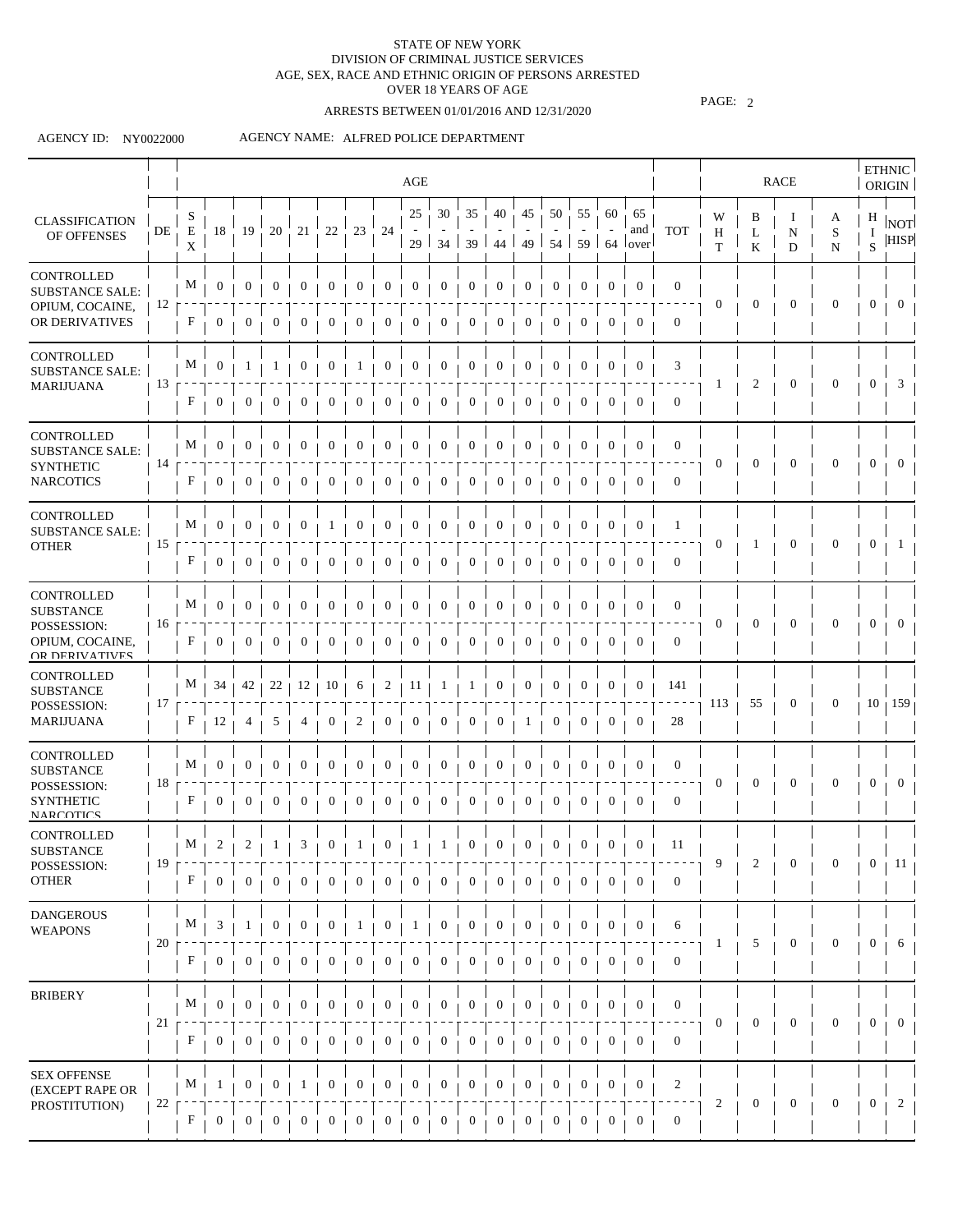# ARRESTS BETWEEN 01/01/2016 AND 12/31/2020

PAGE: 3

#### AGENCY ID: NY0022000

|                                          |                 |                                 |                  |                  |                  |                  |                  |                  |                  | AGE                   |                  |                      |                  |                  |                  |                  |                  |                                             |                                              |                                  |                | <b>RACE</b>                      |                     |                        | <b>ETHNIC</b><br>ORIGIN |
|------------------------------------------|-----------------|---------------------------------|------------------|------------------|------------------|------------------|------------------|------------------|------------------|-----------------------|------------------|----------------------|------------------|------------------|------------------|------------------|------------------|---------------------------------------------|----------------------------------------------|----------------------------------|----------------|----------------------------------|---------------------|------------------------|-------------------------|
| <b>CLASSIFICATION</b><br>OF OFFENSES     | DE              | S<br>$\mathbf E$<br>$\mathbf X$ | 18               | 19               | 20               | 21               | $22\,$           | 23               | 24               | 25<br>29 <sup>1</sup> | 30               | 35<br>$34$   39   44 | 40               | 45<br>49 l       | 50               | 55               | 60               | 65<br>and<br>$54 \mid 59 \mid 64 \mid over$ | <b>TOT</b>                                   | W<br>$\, {\rm H}$<br>$\mathbf T$ | B<br>L<br>K    | Ι.<br>$\mathbf N$<br>$\mathbf D$ | A<br>S<br>${\bf N}$ | H<br>Ι.<br>$\mathbf S$ | NOT<br><b>HISP</b>      |
| <b>EXTORTION</b>                         |                 | M                               | $\mathbf{0}$     | $\boldsymbol{0}$ | $\bf{0}$         | $\boldsymbol{0}$ | 0                | $\theta$         | $\mathbf{0}$     | $\mathbf{0}$          | $\boldsymbol{0}$ | $\boldsymbol{0}$     | $\boldsymbol{0}$ | $\mathbf{0}$     | $\bf{0}$         | $\theta$         | $\bf{0}$         | $\boldsymbol{0}$                            | $\boldsymbol{0}$                             |                                  |                |                                  |                     |                        |                         |
|                                          | 23              | F                               | $\boldsymbol{0}$ | $\bf{0}$         | $\theta$         | 0                | $\theta$         | 0                | 0                | $\theta$              | 0                | $\sigma$             | $\theta$         | 0                | $\bf{0}$         | $\theta$         | 0                | $\mathbf{0}$                                | $\mathbf{0}$                                 | $\boldsymbol{0}$                 | $\mathbf{0}$   | $\mathbf{0}$                     | $\theta$            | $\theta$               | $\bf{0}$                |
| FORGERY&COUNT<br><b>ERFEITING</b>        |                 | $M_{\perp}$                     | 3                | 3                | 2                |                  |                  | 0                | 0                | $\mathbf{0}$          | $\mathbf{0}$     | $\boldsymbol{0}$     | $\boldsymbol{0}$ | $\overline{0}$   | $\boldsymbol{0}$ | $\boldsymbol{0}$ | 0                | $\mathbf{0}$                                | 10                                           |                                  |                |                                  |                     |                        |                         |
|                                          | 24              | F                               | 0                | $\boldsymbol{0}$ |                  | 0                | 0                | $\boldsymbol{0}$ | $\mathbf{0}$     | $\boldsymbol{0}$      | $\boldsymbol{0}$ | $\boldsymbol{0}$     | $\boldsymbol{0}$ | 0                | $\boldsymbol{0}$ | 0                | $\boldsymbol{0}$ | $\boldsymbol{0}$                            | $\boldsymbol{0}$                             | 8                                | 2              | $\mathbf{0}$                     | $\mathbf{0}$        | $\overline{0}$         | 10                      |
| <b>PROMOTING</b><br><b>PROSTITUTION</b>  |                 | M                               | $\bf{0}$         | $\boldsymbol{0}$ | $\bf{0}$         | $\bf{0}$         | 0                | $\mathbf{0}$     | 0                | $\mathbf{0}$          | $\mathbf{0}$     | $\bf{0}$             | $\boldsymbol{0}$ | $\boldsymbol{0}$ | $\mathbf{0}$     | $\bf{0}$         | 0                | $\boldsymbol{0}$                            | $\boldsymbol{0}$                             |                                  |                |                                  |                     |                        |                         |
|                                          | 25              | F                               | $\boldsymbol{0}$ | $\bf{0}$         |                  |                  | 0                |                  | 0                | $\bf{0}$              | $\bf{0}$         | 0                    | 0                | 0                | $\mathbf{0}$     | $\bf{0}$         | $\mathbf{0}$     | $\mathbf{0}$                                | $\boldsymbol{0}$                             | $\mathbf{0}$                     | $\mathbf{0}$   | $\mathbf{0}$                     | $\mathbf{0}$        | $\mathbf{0}$           | $\overline{0}$          |
| <b>PROSTITUTION</b>                      |                 | $M_{\perp}$                     | $\overline{0}$   | $\boldsymbol{0}$ | $\overline{0}$   | $\boldsymbol{0}$ | $\boldsymbol{0}$ | $\overline{0}$   | $\boldsymbol{0}$ | $\overline{0}$        | $\overline{0}$   | $\overline{0}$       | $\boldsymbol{0}$ | $\overline{0}$   | $\overline{0}$   | $\overline{0}$   | $\boldsymbol{0}$ | $\mathbf{0}$                                | $\overline{0}$                               |                                  |                |                                  |                     |                        |                         |
|                                          | 26              | $\mathbf{F}$                    | $\overline{0}$   | $\overline{0}$   | $\mathbf{0}$     | $\overline{0}$   | $\boldsymbol{0}$ | $\theta$         | $\mathbf{0}$     | 0                     | $\mathbf{0}$     | $\boldsymbol{0}$     | $\bf{0}$         | $\overline{0}$   | $\overline{0}$   | $\mathbf{0}$     | $\boldsymbol{0}$ | $\overline{0}$                              | $\mathbf{0}$                                 | $\mathbf{0}$                     | $\mathbf{0}$   | $\boldsymbol{0}$                 | $\mathbf{0}$        | $\mathbf{0}$           | $\mathbf{0}$            |
| <b>PATRONIZING</b><br><b>PROSTITUTES</b> |                 | M                               | $\mathbf{0}$     | 0                | 0                | $\mathbf{0}$     | 0                | 0                | 0                | 0                     | 0                | $\boldsymbol{0}$     | $\bf{0}$         | $\boldsymbol{0}$ | $\boldsymbol{0}$ | 0                | 0                | $\boldsymbol{0}$                            | $\boldsymbol{0}$                             |                                  |                | $\mathbf{0}$                     | $\mathbf{0}$        |                        | $\overline{0}$          |
|                                          | 27              | F                               | 0                | $\bf{0}$         | $\theta$         | 0                | 0                | $\bf{0}$         | 0                | $\bf{0}$              | 0                | $\bf{0}$             | $\theta$         | $\overline{0}$   | $\overline{0}$   | $\bf{0}$         | $\overline{0}$   | $\mathbf{0}$                                | $\mathbf{0}$                                 | $\mathbf{0}$                     | $\overline{0}$ |                                  |                     | $\mathbf{0}$           |                         |
| STOLEN PROPERTY                          |                 | $M_{\perp}$                     | 3                | -1               |                  | $\bf{0}$         | $\boldsymbol{0}$ | $\theta$         | $\boldsymbol{0}$ | $\mathbf{0}$          | $\bf{0}$         | $\boldsymbol{0}$     | $\bf{0}$         | $\mathbf{0}$     | $\bf{0}$         | $\bf{0}$         | $\mathbf{0}$     | $\boldsymbol{0}$                            | 5                                            |                                  |                |                                  |                     |                        |                         |
|                                          | 28              | F                               | 0                | $\theta$         |                  | $\boldsymbol{0}$ | 0                |                  | $\bf{0}$         | $\bf{0}$              | 0                | U                    | 0                | 0                | $\bf{0}$         |                  | 0                | $\boldsymbol{0}$                            | $\mathbf{0}$                                 | 3                                | 2              | $\boldsymbol{0}$                 | $\boldsymbol{0}$    | J.                     |                         |
| <b>COERCION</b>                          |                 | M                               | $\bf{0}$         |                  |                  |                  |                  |                  | 0                | 0                     | 0                | $\upsilon$           | 0                | 0                | $\theta$         |                  | 0                | $\mathbf 0$                                 | $\boldsymbol{0}$                             |                                  |                |                                  |                     |                        |                         |
|                                          | 29              | $\mathbf{F}$                    | $\boldsymbol{0}$ | $\bf{0}$         | $\theta$         | $\mathbf{0}$     | 0                |                  | 0                | $\boldsymbol{0}$      | 0                | $\theta$             | $\theta$         | 0                | $\bf{0}$         | $\sigma$         | $\bf{0}$         | $\theta$                                    | $\boldsymbol{0}$                             | $\boldsymbol{0}$                 | $\mathbf{0}$   | $\mathbf{0}$                     | $\theta$            | $\mathbf{0}$           | $\Omega$                |
| <b>CRIMINAL</b><br><b>MISCHIEF</b>       |                 |                                 |                  |                  |                  |                  |                  |                  |                  |                       |                  |                      |                  |                  |                  |                  |                  |                                             |                                              |                                  |                |                                  |                     |                        |                         |
|                                          | 30              | F                               | $\bf{0}$         | $\boldsymbol{2}$ | $\boldsymbol{0}$ | 2                | 3                | $\mathbf{0}$     | $\mathbf{1}$     | $\boldsymbol{0}$      | $\boldsymbol{0}$ | $\boldsymbol{0}$     | $\boldsymbol{0}$ | $\boldsymbol{0}$ | $\boldsymbol{0}$ | $\boldsymbol{0}$ | $\boldsymbol{0}$ | $\overline{0}$                              | 8                                            | 17                               | 12             | $\boldsymbol{0}$                 | $\boldsymbol{0}$    | 2                      | 27                      |
| <b>FRAUD</b>                             |                 | M                               | -1               | 3                | 2                | -1               | 0                | $\mathbf{0}$     | 0                | $\boldsymbol{0}$      | $\boldsymbol{0}$ | $\boldsymbol{0}$     | $\mathbf{0}$     | $\boldsymbol{0}$ | $\boldsymbol{0}$ | 0                | $\boldsymbol{0}$ | $\boldsymbol{0}$                            | 7                                            |                                  |                |                                  |                     |                        |                         |
|                                          | 31 <sub>1</sub> | F                               | $\perp$          | 1                | 0                | 0                | 0                | 0                | 0                | $\mathbf{I}$          | $\boldsymbol{0}$ | 0                    | 0                | $\boldsymbol{0}$ | $\boldsymbol{0}$ | $\bf{0}$         | 0                | $\overline{0}$                              | 3                                            | $\boldsymbol{0}$                 | 10             | $\boldsymbol{0}$                 | $\overline{0}$      | $\boldsymbol{0}$       | 10                      |
| GAMBLING -<br><b>BOOKMAKING</b>          |                 | $M_{\perp}$                     | $\boldsymbol{0}$ | $\boldsymbol{0}$ | $\bf{0}$         | $\boldsymbol{0}$ | $\boldsymbol{0}$ | $\mathbf{0}$     | $\boldsymbol{0}$ | 0                     | $\bf{0}$         | $\boldsymbol{0}$     | $\mathbf{0}$     | $\boldsymbol{0}$ | $\boldsymbol{0}$ | $\mathbf{0}$     | $\boldsymbol{0}$ | $\boldsymbol{0}$                            | $\boldsymbol{0}$                             |                                  |                |                                  |                     |                        |                         |
|                                          | 32              | F                               | $\mathbf{0}$     | $\boldsymbol{0}$ | $\mathbf{0}$     | $\boldsymbol{0}$ | $\boldsymbol{0}$ | $\mathbf{0}$     | $\boldsymbol{0}$ | $\boldsymbol{0}$      | $\mathbf{0}$     | $\boldsymbol{0}$     | $\boldsymbol{0}$ | $\boldsymbol{0}$ | $\boldsymbol{0}$ | $\overline{0}$   | $\boldsymbol{0}$ | $\mathbf{0}$                                | $\boldsymbol{0}$                             | $\mathbf{0}$                     | $\mathbf{0}$   | $\boldsymbol{0}$                 | $\mathbf{0}$        | $\boldsymbol{0}$       | $\overline{0}$          |
| GAMBLING -                               |                 | M                               | $\overline{0}$   | $\mathbf{0}$     | $\boldsymbol{0}$ | $\boldsymbol{0}$ | $\mathbf{0}$     | $\boldsymbol{0}$ | $\boldsymbol{0}$ | $\boldsymbol{0}$      | $\mathbf{0}$     | $\boldsymbol{0}$     | $\boldsymbol{0}$ | $\boldsymbol{0}$ | $\boldsymbol{0}$ | $\bf{0}$         | $\boldsymbol{0}$ | $\boldsymbol{0}$                            | $\boldsymbol{0}$                             |                                  |                |                                  |                     |                        |                         |
| <b>NUMBERS AND</b><br><b>LOTTERY</b>     | 33              | F                               | 0                | $\boldsymbol{0}$ | $\bf{0}$         | $\boldsymbol{0}$ | $\boldsymbol{0}$ | $\mathbf{0}$     | 0                | $\boldsymbol{0}$      | $\boldsymbol{0}$ | $\boldsymbol{0}$     | 0                | $\boldsymbol{0}$ | $\boldsymbol{0}$ | $\mathbf{0}$     | $\boldsymbol{0}$ | $\mathbf{0}$                                | $\overline{\phantom{a}}$<br>$\boldsymbol{0}$ | $\boldsymbol{0}$                 | $\mathbf{0}$   | $\boldsymbol{0}$                 | $\boldsymbol{0}$    | $\overline{0}$         | $\mathbf{0}$            |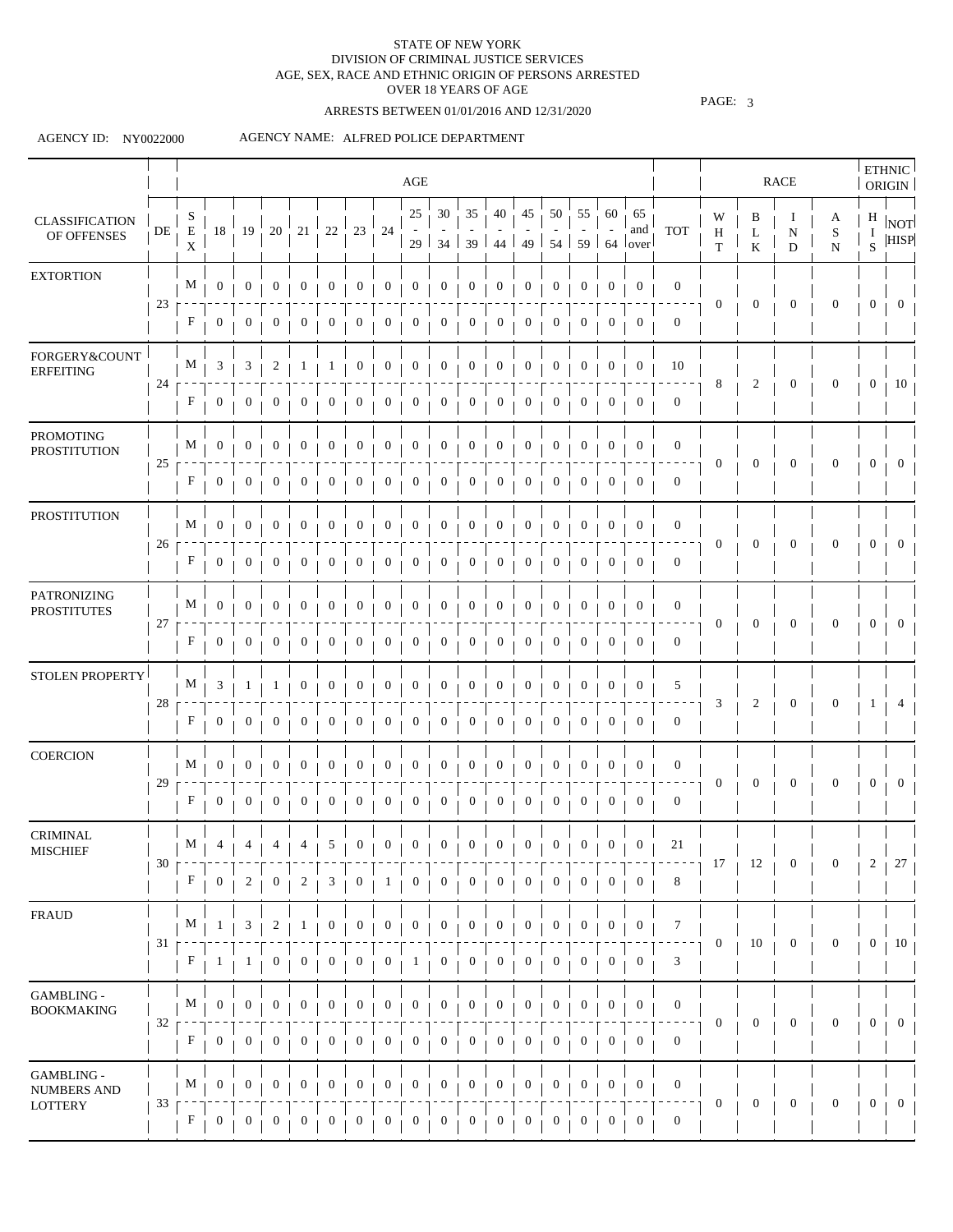# ARRESTS BETWEEN 01/01/2016 AND 12/31/2020

PAGE: 4

### AGENCY ID: NY0022000

|                                                          |    |                           |                  |                  |                  |                  |                  |                  |                  | AGE                   |                         |                         |                  |                  |                  |                  |                  |                                       |                  |                        |                  | RACE                   |                     |                       | <b>ETHNIC</b><br><b>ORIGIN</b> |
|----------------------------------------------------------|----|---------------------------|------------------|------------------|------------------|------------------|------------------|------------------|------------------|-----------------------|-------------------------|-------------------------|------------------|------------------|------------------|------------------|------------------|---------------------------------------|------------------|------------------------|------------------|------------------------|---------------------|-----------------------|--------------------------------|
| <b>CLASSIFICATION</b><br>OF OFFENSES                     | DE | S<br>E<br>X               | 18               | 19               | 20               | 21               | $22\,$           | 23               | 24               | 25<br>29 <sup>1</sup> | 30                      | 35<br>$34 \mid 39 \mid$ | 40<br>44         | 45               | 50               | 55               | 60               | 65<br>and<br>49   54   59   64   over | <b>TOT</b>       | W<br>$\, {\rm H}$<br>T | B<br>L<br>K      | Ι.<br>$\mathbf N$<br>D | A<br>S<br>${\bf N}$ | H<br>$\mathbf I$<br>S | NOT<br><b>HISP</b>             |
| GAMBLING -<br><b>OTHER</b>                               |    | M                         | $\mathbf{0}$     | $\boldsymbol{0}$ | $\overline{0}$   | $\boldsymbol{0}$ | 0                | $\mathbf{0}$     | $\boldsymbol{0}$ | $\mathbf{0}$          | $\mathbf{0}$            | $\boldsymbol{0}$        | $\mathbf{0}$     | $\boldsymbol{0}$ | $\mathbf{0}$     | $\mathbf{0}$     | 0                | $\mathbf{0}$                          | $\boldsymbol{0}$ |                        |                  |                        |                     |                       |                                |
|                                                          | 34 | F                         | $\overline{0}$   | $\mathbf{0}$     | $\sigma$         | $\mathbf{0}$     | $\mathbf{0}$     | $\bf{0}$         | $\mathbf{0}$     | $\boldsymbol{0}$      | $\overline{0}$          | $\mathbf{0}$            | $\overline{0}$   | $\overline{0}$   | $\mathbf{0}$     | $\mathbf{0}$     | $\mathbf{0}$     | $\mathbf{0}$                          | $\mathbf{0}$     | $\mathbf{0}$           | $\mathbf{0}$     | $\boldsymbol{0}$       | $\mathbf{0}$        | $\theta$              | $\bf{0}$                       |
| <b>OFFENSES</b><br><b>AGAINST PUBLIC</b><br><b>ORDER</b> | 35 | M                         | $\mathbf{0}$     | $\boldsymbol{0}$ | $\mathbf 0$      | $\boldsymbol{0}$ | 0                | $\boldsymbol{0}$ | $\boldsymbol{0}$ | $\boldsymbol{0}$      | $\boldsymbol{0}$        | $\mathbf{0}$            | $\boldsymbol{0}$ | $\boldsymbol{0}$ | $\mathbf{0}$     | $\mathbf 0$      | 0                | $\mathbf{0}$                          | $\boldsymbol{0}$ | $\boldsymbol{0}$       | $\boldsymbol{0}$ | $\boldsymbol{0}$       | $\theta$            | $\mathbf{0}$          | $\overline{0}$                 |
|                                                          |    | F                         | 0                | $\bf{0}$         |                  | $\boldsymbol{0}$ | 0                | $\mathbf 0$      | $\boldsymbol{0}$ | $\boldsymbol{0}$      | 0                       | 0                       | $\boldsymbol{0}$ | 0                | $\bf{0}$         | 0                | $\boldsymbol{0}$ | $\bf{0}$                              | $\boldsymbol{0}$ |                        |                  |                        |                     |                       |                                |
| <b>EMBEZZLEMENT</b>                                      |    | M                         | $\overline{0}$   | $\boldsymbol{0}$ | $\bf{0}$         | $\mathbf{0}$     | $\bf{0}$         | 0                | $\boldsymbol{0}$ | $\mathbf{0}$          | $\mathbf{0}$            | $\boldsymbol{0}$        | $\boldsymbol{0}$ | $\mathbf{0}$     | $\boldsymbol{0}$ | $\theta$         | $\bf{0}$         | $\bf{0}$                              | $\mathbf{0}$     |                        |                  |                        |                     |                       |                                |
|                                                          | 36 | F                         | $\theta$         | $\boldsymbol{0}$ | $\theta$         | $\mathbf{0}$     | $\boldsymbol{0}$ |                  | $\boldsymbol{0}$ | $\mathbf{0}$          | 0                       | 0                       | $\mathbf{0}$     | 0                | $\bf{0}$         |                  | 0                | $\bf{0}$                              | $\mathbf{0}$     | 0                      | $\mathbf{0}$     | $\mathbf{0}$           | 0                   | $\theta$              | $\theta$                       |
| SIMPLE ASSAULT                                           |    | M                         | 2                | 6                |                  |                  |                  | 6                | $\perp$          | 5                     | $\overline{0}$          | $\perp$                 | 4                | $\boldsymbol{0}$ | $\theta$         | 0                | $\boldsymbol{0}$ | 0                                     | 37               |                        |                  |                        |                     |                       |                                |
|                                                          | 37 | F                         | $\boldsymbol{0}$ | $\perp$          |                  |                  | 2                | 2                | $\theta$         | 2                     | 0                       | $\theta$                | $\bf{0}$         | 0                | $\boldsymbol{0}$ | 0                | 1                | $\theta$                              | 9                | 29                     | 17               | $\boldsymbol{0}$       | 0                   | 3                     | 43                             |
| <b>OFFENSES</b><br><b>AGAINST THE</b>                    | 38 | M                         | $\boldsymbol{0}$ | $\theta$         | $\bf{0}$         | $\mathbf 0$      | $\boldsymbol{0}$ | $\theta$         | $\theta$         | $\boldsymbol{0}$      | $\boldsymbol{0}$        | $\bf{0}$                | $\boldsymbol{0}$ | $\boldsymbol{0}$ | $\theta$         | 0                | $\theta$         | $\theta$                              | $\boldsymbol{0}$ | $\bf{0}$               | 0                | $\boldsymbol{0}$       | 0                   | 0                     | $\theta$                       |
| <b>FAMILY</b>                                            |    | F                         | $\bf{0}$         | $\overline{0}$   | 0                | $\mathbf{0}$     | 0                | $\mathbf 0$      | $\boldsymbol{0}$ | $\mathbf{0}$          | $\mathbf{0}$            | 0                       | $\mathbf{0}$     | 0                | $\mathbf{0}$     | $\boldsymbol{0}$ | 0                | $\boldsymbol{0}$                      | $\boldsymbol{0}$ |                        |                  |                        |                     |                       |                                |
| DRIVING UNDER<br>THE INFLUENCE -                         | 39 | M                         | 11               | 8                | 11               | 10               | 7                | 3                | 6                | 13                    | 6                       | 4                       | 4                | 0                |                  |                  | $\boldsymbol{0}$ | $\boldsymbol{0}$                      | 85               | 96                     | 15               | $\mathbf{0}$           | 2                   | 8                     | 105                            |
| <b>ALCOHOL</b>                                           |    | F                         | 3                | 5                | 3                | 8                | 3                | 0                | $\mathbf{0}$     | 4                     | $\mathbf{0}$            | 0                       | $\boldsymbol{0}$ |                  |                  | 0                | 0                | $\mathbf 0$                           | 28               |                        |                  |                        |                     |                       |                                |
| DRIVING UNDER<br>THE INFLUENCE -                         | 40 | M                         | $\overline{0}$   | $\boldsymbol{0}$ | 0                | $\boldsymbol{0}$ | $\boldsymbol{0}$ | $\mathbf{0}$     | $\boldsymbol{0}$ | $\mathbf{0}$          | $\overline{0}$          | $\boldsymbol{0}$        | $\boldsymbol{0}$ | $\boldsymbol{0}$ | $\mathbf{0}$     | $\bf{0}$         | $\boldsymbol{0}$ | $\mathbf{0}$                          | $\mathbf{0}$     | $\mathbf{0}$           | $\overline{0}$   | $\mathbf{0}$           | $\mathbf{0}$        | $\overline{0}$        | $\Omega$                       |
| <b>DRUGS</b>                                             |    | F                         | $\overline{0}$   | $\overline{0}$   | $\bf{0}$         | $\mathbf{0}$     | $\mathbf{0}$     | $\bf{0}$         | $\mathbf{0}$     | $\overline{0}$        | $\overline{0}$          | 0                       | $\mathbf{0}$     | $\overline{0}$   | $\mathbf{0}$     | $\bf{0}$         | $\mathbf{0}$     | $\mathbf 0$                           | $\mathbf{0}$     |                        |                  |                        |                     |                       |                                |
| <b>UNAUTHORIZED</b><br><b>USE OF VEHICLE</b>             | 41 |                           |                  |                  |                  |                  |                  |                  |                  |                       |                         |                         |                  |                  |                  |                  |                  |                                       | $\mathbf{0}$     | $\mathbf{0}$           | $\boldsymbol{0}$ | $\boldsymbol{0}$       | $\boldsymbol{0}$    | $\mathbf{0}$          | $\overline{0}$                 |
|                                                          |    | F                         | $\overline{0}$   | $\overline{0}$   | $\boldsymbol{0}$ | $\overline{0}$   | $\mathbf{0}$     | $\overline{0}$   | $\overline{0}$   | $\boldsymbol{0}$      | $\boldsymbol{0}$        | $\boldsymbol{0}$        | $\overline{0}$   | $\overline{0}$   | $\boldsymbol{0}$ | $\overline{0}$   | $\overline{0}$   | $\overline{0}$                        | $\mathbf{0}$     |                        |                  |                        |                     |                       |                                |
| POSSESSION OF<br><b>BURGLAR'S TOOLS</b>                  | 42 | M                         | $\mathbf{0}$     | $\mathbf{0}$     | $\boldsymbol{0}$ | $\boldsymbol{0}$ | $\boldsymbol{0}$ | $\mathbf{0}$     | $\boldsymbol{0}$ | $\boldsymbol{0}$      | $\boldsymbol{0}$        | $\boldsymbol{0}$        | $\boldsymbol{0}$ | $\boldsymbol{0}$ | $\boldsymbol{0}$ | $\mathbf{0}$     | $\boldsymbol{0}$ | $\mathbf{0}$                          | $\boldsymbol{0}$ | $\boldsymbol{0}$       | $\overline{0}$   | $\mathbf{0}$           | $\mathbf{0}$        | $\mathbf{0}$          | $\overline{0}$                 |
|                                                          |    | $\boldsymbol{\mathrm{F}}$ | $\overline{0}$   | $\overline{0}$   | $\overline{0}$   | $\mathbf{0}$     | $\boldsymbol{0}$ | $\mathbf{0}$     | $\mathbf{0}$     | $\boldsymbol{0}$      | $\overline{0}$          | $\boldsymbol{0}$        | $\mathbf{0}$     | $\boldsymbol{0}$ | $\mathbf{0}$     | $\boldsymbol{0}$ | $\overline{0}$   | $\boldsymbol{0}$                      | $\boldsymbol{0}$ |                        |                  |                        |                     |                       |                                |
| ALL OTHER<br>OFFENSES (EXCEPT                            | 43 | $M_{\perp}$               | 92 <sub>1</sub>  | 98 <sub>1</sub>  |                  | $80 + 71$        |                  | $43 + 19 + 12 +$ |                  | 23                    | $\overline{\mathbf{c}}$ | $\mathbf{1}$            | 1                | 1                | $\bf{0}$         | $\bf{0}$         | 0                | $\boldsymbol{0}$                      | 443              | 470                    | 45               | $\boldsymbol{0}$       | 7                   |                       | $11 + 511$                     |
| TRAFFIC)                                                 |    | F                         | 17 <sub>1</sub>  | 20 <sub>1</sub>  |                  | $16 + 13$        | 7                | 2                | $\overline{c}$   | 1                     | $\mathbf{0}$            | 1                       | $\mathbf{0}$     | $\mathbf{0}$     | $\mathbf{0}$     | $\overline{0}$   | $\boldsymbol{0}$ | $\boldsymbol{0}$                      | 79               |                        |                  |                        |                     |                       |                                |
| <b>LIQUOR LAW</b><br><b>VIOLATIONS</b>                   |    | M                         | 3                | 1                | 2                | $\boldsymbol{0}$ | $\boldsymbol{0}$ | $\boldsymbol{0}$ | $\boldsymbol{0}$ | $\boldsymbol{0}$      | $\boldsymbol{0}$        | $\boldsymbol{0}$        | $\boldsymbol{0}$ | $\boldsymbol{0}$ | $\boldsymbol{0}$ | $\boldsymbol{0}$ | $\boldsymbol{0}$ | $\mathbf{0}$                          | 6                |                        | $\boldsymbol{0}$ | $\boldsymbol{0}$       | $\mathbf{0}$        | 1                     | $5\overline{)}$                |
|                                                          | 44 | F                         | 0                | 0                | 0                | $\boldsymbol{0}$ | 0                | 0                | $\boldsymbol{0}$ | $\boldsymbol{0}$      | $\boldsymbol{0}$        | 0                       | $\boldsymbol{0}$ | $\boldsymbol{0}$ | $\boldsymbol{0}$ | 0                | $\boldsymbol{0}$ | $\boldsymbol{0}$                      | $\boldsymbol{0}$ | 6                      |                  |                        |                     |                       |                                |